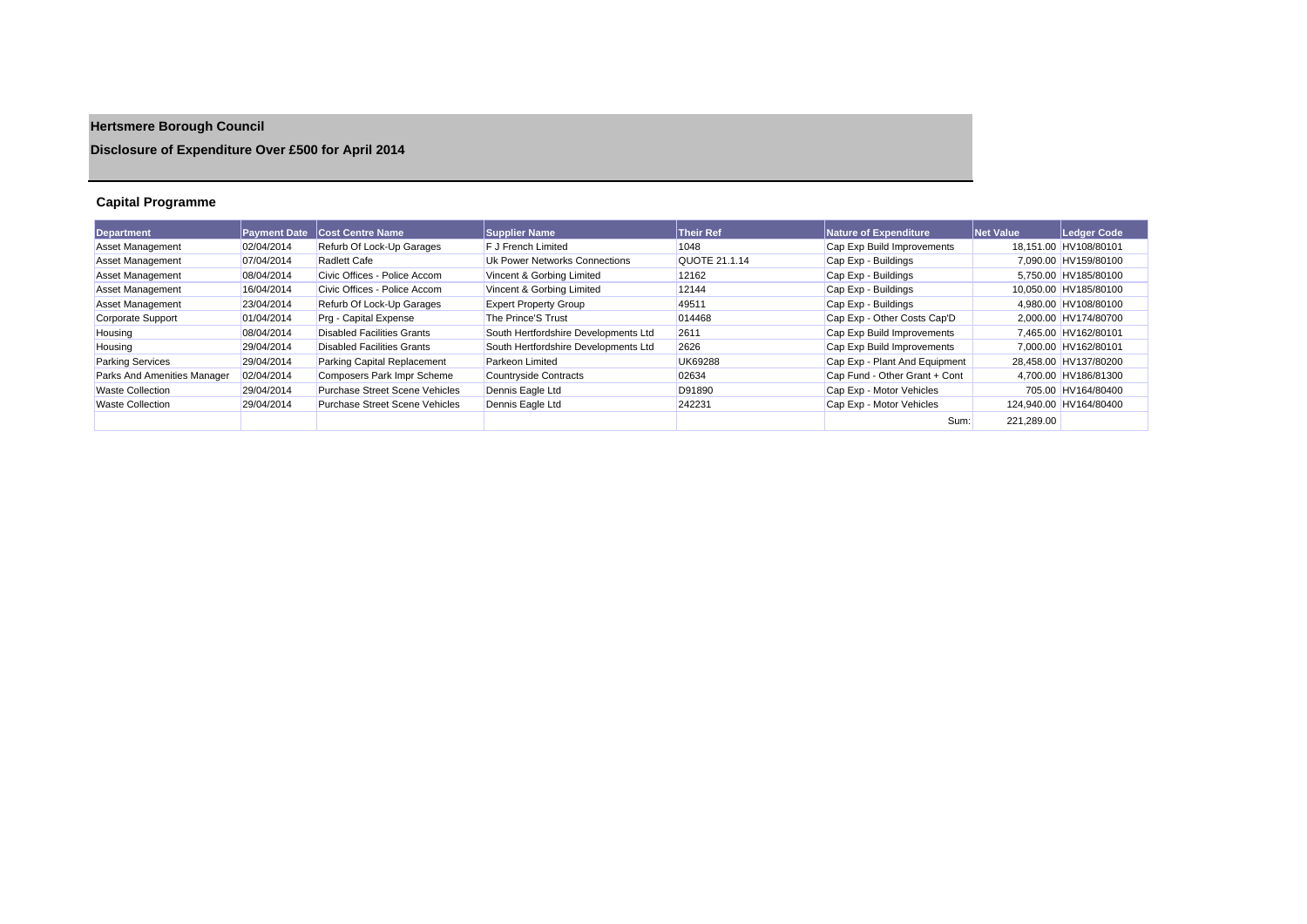## **Hertsmere Borough Council**

## **Disclosure of Expenditure Over £500 for April 2014**

#### **Revenue**

| <b>Department</b>       | <b>Payment Date</b> | <b>Cost Centre Name</b>          | <b>Supplier Name</b>                     | <b>Their Ref</b> | <b>Nature of Expenditure</b> | <b>Net Value</b> | <b>Ledger Code</b>   |
|-------------------------|---------------------|----------------------------------|------------------------------------------|------------------|------------------------------|------------------|----------------------|
| Anti Fraud Unit         | 01/04/2014          | Anti Fraud Unit                  | Manpower Uk Ltd                          | DI85652          | Salaries - Agency            |                  | 2,562.10 HJ830/01004 |
| Anti Fraud Unit         | 10/04/2014          | Anti Fraud Unit                  | Manpower Uk Ltd                          | DI86181          | Salaries - Agency            |                  | 1,467.51 HJ830/01004 |
| Anti Fraud Unit         | 14/04/2014          | Anti Fraud Unit                  | Manpower Uk Ltd                          | DI87155          | Salaries - Agency            |                  | 1,875.78 HJ830/01004 |
| Anti Fraud Unit         | 24/04/2014          | Anti Fraud Unit                  | Manpower Uk Ltd                          | DI87497          | Salaries - Agency            |                  | 1,908.85 HJ830/01004 |
| Anti Fraud Unit         | 29/04/2014          | Anti Fraud Unit                  | Manpower Uk Ltd                          | DI87982          | Salaries - Agency            |                  | 1,362.71 HJ830/01004 |
| <b>Asset Management</b> | 01/04/2014          | <b>Asset Management</b>          | Manpower Uk Ltd                          | DI85652          | Salaries - Agency            |                  | 1,228.05 HB270/01004 |
| <b>Asset Management</b> | 02/04/2014          | Properties Let To Housing        | Elstree Property Maintenance Limited.    | 44042            | <b>Building Repairs</b>      |                  | 1,215.00 HK158/02001 |
| <b>Asset Management</b> | 02/04/2014          | Properties Let To Housing        | Elstree Property Maintenance Limited.    | 43974            | <b>Building Repairs</b>      |                  | 1,638.54 HK158/02001 |
| <b>Asset Management</b> | 02/04/2014          | <b>Building Maintenance Prog</b> | Stevenage Borough Council                | 7000067765       | <b>Building Repairs</b>      |                  | 1,191.75 HD201/02001 |
| Asset Management        | 02/04/2014          | <b>Civic Offices</b>             | <b>Cleantec Services Ltd</b>             | 30915            | <b>Building Repairs</b>      |                  | 575.00 HN700/02001   |
| <b>Asset Management</b> | 02/04/2014          | <b>Building Maintenance Prog</b> | <b>Cleantec Services Ltd</b>             | 30916            | <b>Building Repairs</b>      |                  | 525.00 HD201/02001   |
| <b>Asset Management</b> | 02/04/2014          | <b>Civic Offices</b>             | <b>Cleantec Services Ltd</b>             | 30911            | <b>Contract Cleaning</b>     |                  | 5,388.85 HN700/02603 |
| Asset Management        | 02/04/2014          | Bushey Museum - Rudolph Rd       | <b>Crown Elevators Ltd</b>               | <b>CRW20354</b>  | <b>General Repairs</b>       |                  | 596.00 HD121/02009   |
| <b>Asset Management</b> | 02/04/2014          | Garages                          | Elstree Property Maintenance Limited.    | 43800            | <b>Building Repairs</b>      |                  | 621.00 HK110/02001   |
| <b>Asset Management</b> | 02/04/2014          | <b>Building Maintenance Prog</b> | John Burke Associates                    | S1942            | Asbestos Removal             |                  | 1,450.00 HD201/02051 |
| Asset Management        | 08/04/2014          | <b>Building Maintenance Prog</b> | Chubb Fire & Security Ltd                | 4537851          | <b>Building Repairs</b>      |                  | 594.00 HD201/02001   |
| <b>Asset Management</b> | 08/04/2014          | <b>Building Maintenance Prog</b> | Chubb Fire & Security Ltd                | 4534739          | <b>Building Repairs</b>      |                  | 675.00 HD201/02001   |
| <b>Asset Management</b> | 08/04/2014          | <b>Building Maintenance Prog</b> | <b>Bright A Blind Limited</b>            | 147728           | <b>Building Repairs</b>      |                  | 501.60 HD201/02001   |
| <b>Asset Management</b> | 08/04/2014          | Aberford Pk Community Centre     | Elstree Property Maintenance Limited.    | 44224            | <b>Building Repairs</b>      |                  | 756.00 HD213/02001   |
| Asset Management        | 08/04/2014          | <b>Civic Offices</b>             | Chubb Fire & Security Ltd                | 4534702          | <b>Building Repairs</b>      |                  | 1,567.00 HN700/02001 |
| Asset Management        | 08/04/2014          | <b>Meadow Road Depot</b>         | Elstree Property Maintenance Limited.    | 42305            | <b>Building Repairs</b>      |                  | 778.00 HG560/02001   |
| <b>Asset Management</b> | 08/04/2014          | <b>Asset Management</b>          | Venn Group Limited                       | 935585           | Salaries - Agency            |                  | 960.57 HB270/01004   |
| <b>Asset Management</b> | 08/04/2014          | <b>Civic Offices</b>             | Chubb Fire & Security Ltd                | 4536635          | <b>General Repairs</b>       |                  | 995.00 HN700/02009   |
| <b>Asset Management</b> | 09/04/2014          | <b>Civic Offices</b>             | Europa Nationwide Technical Services Ltd | S0114380         | <b>General Repairs</b>       |                  | 817.36 HN700/02009   |
| <b>Asset Management</b> | 09/04/2014          | Properties Let To Housing        | Elstree Property Maintenance Limited.    | 44043            | <b>Building Repairs</b>      |                  | 1,080.00 HK158/02001 |
| <b>Asset Management</b> | 09/04/2014          | Bushey Museum - Rudolph Rd       | Europa Nationwide Technical Services Ltd | S0114382         | <b>General Repairs</b>       |                  | 2,568.64 HD121/02009 |
| <b>Asset Management</b> | 10/04/2014          | <b>Asset Management</b>          | Manpower Uk Ltd                          | DI86181          | Salaries - Agency            |                  | 1,292.28 HB270/01004 |
| <b>Asset Management</b> | 14/04/2014          | <b>Asset Management</b>          | Manpower Uk Ltd                          | DI87155          | Salaries - Agency            |                  | 1.071.81 HB270/01004 |
| <b>Asset Management</b> | 16/04/2014          | <b>Civic Offices</b>             | Chubb Fire & Security Ltd                | 4539379          | <b>Security Services</b>     |                  | 1,045.48 HN700/04440 |
| <b>Asset Management</b> | 16/04/2014          | Bushey Museum - Rudolph Rd       | Total Gas & Power Limited                | 98849240/14      | Gas                          |                  | 533.09 HD121/02101   |
| Asset Management        | 16/04/2014          | <b>Civic Offices</b>             | Total Gas & Power Limited                | 98849239/14      | Gas                          |                  | 2,380.43 HN700/02101 |
| Asset Management        | 16/04/2014          | <b>Civic Offices</b>             | Npower Ltd                               | LGUN49S5         | Electricity                  |                  | 7.933.26 HN700/02102 |
| <b>Asset Management</b> | 16/04/2014          | Garages                          | Elstree Property Maintenance Limited.    | 44047            | <b>Building Repairs</b>      |                  | 552.00 HK110/02001   |
| <b>Asset Management</b> | 16/04/2014          | Garages                          | Elstree Property Maintenance Limited.    | 44046            | <b>Building Repairs</b>      |                  | 502.50 HK110/02001   |
| <b>Asset Management</b> | 16/04/2014          | Garages                          | Elstree Property Maintenance Limited.    | 44038            | <b>Building Repairs</b>      |                  | 547.00 HK110/02001   |
| Asset Management        | 16/04/2014          | Garages                          | Elstree Property Maintenance Limited.    | 44055            | <b>Building Repairs</b>      |                  | 502.50 HK110/02001   |
| <b>Asset Management</b> | 16/04/2014          | <b>Building Maintenance Prog</b> | Europa Nationwide Technical Services Ltd | M0032890         | <b>Building Repairs</b>      |                  | 1,354.05 HD201/02001 |
| <b>Asset Management</b> | 16/04/2014          | <b>Building Maintenance Prog</b> | Europa Nationwide Technical Services Ltd | M0032607         | <b>Building Repairs</b>      |                  | 1,354.05 HD201/02001 |
| <b>Asset Management</b> | 23/04/2014          | <b>Furzefield Centre Pool</b>    | <b>Hertsmere Leisure</b>                 | OP/1024486       | <b>Service Contracts</b>     |                  | 2,212.43 HD202/02028 |
| <b>Asset Management</b> | 23/04/2014          | <b>Wyllvotts Art Centre</b>      | <b>Hertsmere Leisure</b>                 | OP/1024487       | Electricity                  |                  | 2.212.34 HD100/02102 |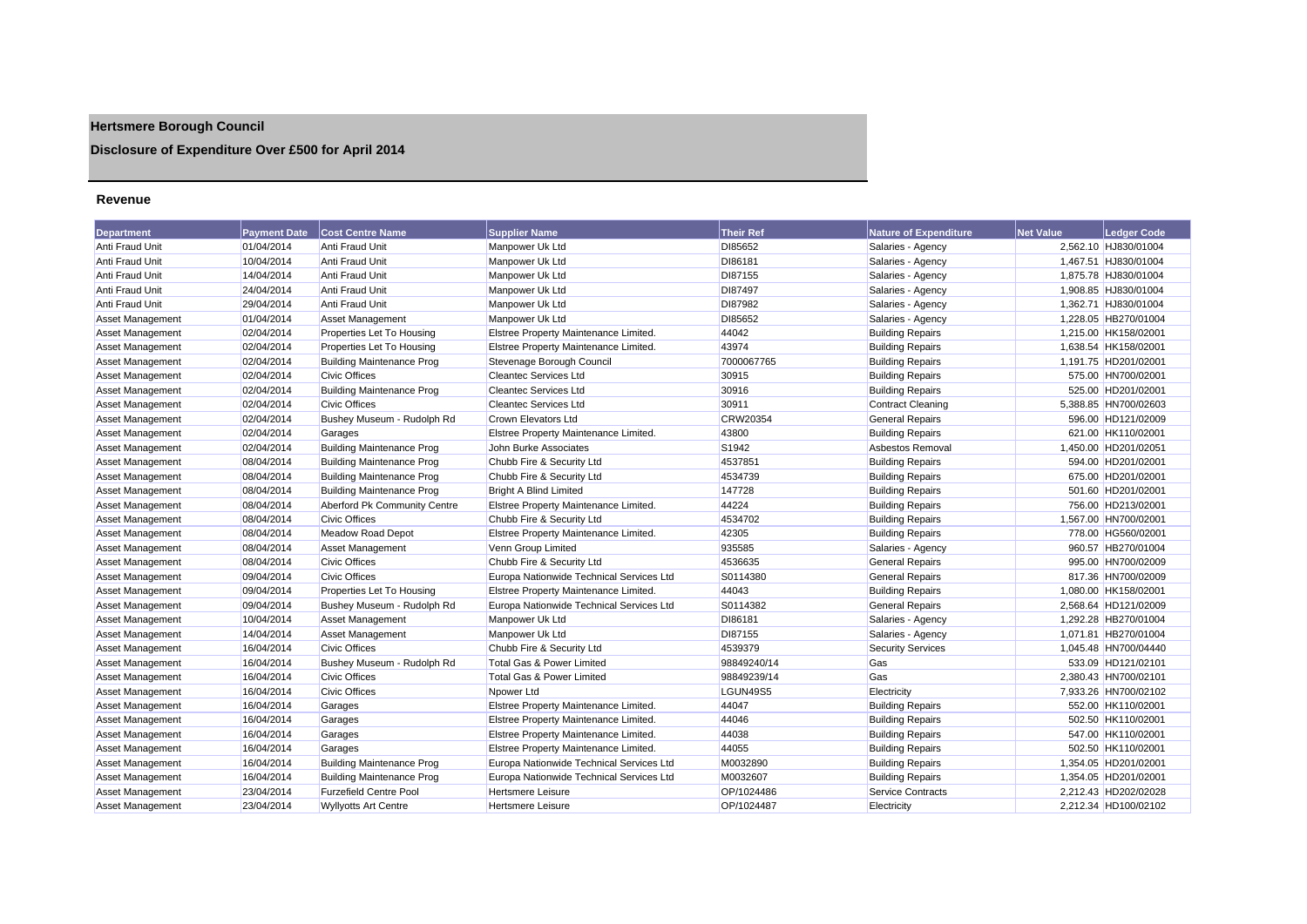| Asset Management                | 23/04/2014 | Worknet(Old Post Office)         | <b>Purdy Contracts Ltd</b>                | IN233814         | <b>Electrical Testing</b>      | 897.75 HG570/02105     |
|---------------------------------|------------|----------------------------------|-------------------------------------------|------------------|--------------------------------|------------------------|
| <b>Asset Management</b>         | 23/04/2014 | Properties Let To Housing        | <b>Purdy Contracts Ltd</b>                | IN233815         | <b>Electrical Testing</b>      | 540.61 HK158/02105     |
| <b>Asset Management</b>         | 23/04/2014 | <b>Civic Offices</b>             | <b>Purdy Contracts Ltd</b>                | IN233812         | <b>Building Repairs</b>        | 649.32 HN700/02001     |
| <b>Asset Management</b>         | 23/04/2014 | Properties Let To Housing        | <b>Purdy Contracts Ltd</b>                | IN233813         | <b>Electrical Testing</b>      | 627.06 HK158/02105     |
| <b>Asset Management</b>         | 23/04/2014 | <b>Building Maintenance Prog</b> | Robyland Ltd                              | 13245            | Asbestos Removal               | 580.00 HD201/02051     |
| Asset Management                | 23/04/2014 | <b>Building Maintenance Prog</b> | Europa Nationwide Technical Services Ltd  | M0033122         | <b>Building Repairs</b>        | 1,354.05 HD201/02001   |
| Asset Management                | 23/04/2014 | <b>Balmoral Drive Depot</b>      | Welding Engineers (Hertford) Ltd          | 1404005          | <b>Building Repairs</b>        | 1.470.00 HG525/02001   |
| Asset Management                | 23/04/2014 | Asset Management                 | Venn Group Limited                        | 939488           | Salaries - Agency              | 985.20 HB270/01004     |
| <b>Asset Management</b>         | 23/04/2014 | Asset Management                 | Venn Group Limited                        | 939487           | Salaries - Agency              | 960.57 HB270/01004     |
| <b>Asset Management</b>         | 23/04/2014 | <b>Civic Offices</b>             | <b>Purdy Contracts Ltd</b>                | IN233793         | <b>General Repairs</b>         | 1,855.90 HN700/02009   |
| Asset Management                | 23/04/2014 | <b>Civic Offices</b>             | Welding Engineers (Hertford) Ltd          | 1403155          | <b>Building Repairs</b>        | 1,495.00 HN700/02001   |
| Asset Management                | 23/04/2014 | <b>Asset Management</b>          | Nsr Management Ltd                        | 10369            | <b>Training External</b>       | 2,050.00 HB270/01403   |
| <b>Asset Management</b>         | 24/04/2014 | <b>Asset Management</b>          | Manpower Uk Ltd                           | DI87497          | Salaries - Agency              | 1,140.55 HB270/01004   |
| <b>Asset Management</b>         | 29/04/2014 | <b>Asset Management</b>          | Manpower Uk Ltd                           | DI87982          | Salaries - Agency              | 1,119.72 HB270/01004   |
| Asset Management                | 30/04/2014 | <b>Asset Management</b>          | Venn Group Limited                        | 941291           | Salaries - Agency              | 837.42 HB270/01004     |
| <b>Asset Management</b>         | 30/04/2014 | Garages                          | Robyland Ltd                              | 13246            | Asbestos Removal               | 1,062.50 HK110/02051   |
| <b>Asset Management</b>         | 30/04/2014 | Worknet(Old Post Office)         | E.On                                      | 011903314200     | Electricity                    | 701.69 HG570/02102     |
| <b>Audit And Assurance</b>      | 23/04/2014 | <b>Risk Management</b>           | North Herts District Council              | 0001618665       | Partnership Working            | 1.820.00 HN610/01001   |
| <b>Corporate Communications</b> | 01/04/2014 | <b>Corporate Communications</b>  | D2d Distribution Ltd                      | 001298           | <b>Hertsmere News Delivery</b> | 2,060.00 HB250/04511   |
| Corporate Communications        | 14/04/2014 | Corporate Communications         | Merchandise Mania Limited                 | 50905            | Miscellaneous Expenses         | 795.00 HB250/04940     |
| Corporate Communications        | 23/04/2014 | <b>Corporate Communications</b>  | Positive Media Promotions Ltd             | 5768             | Miscellaneous Expenses         | 2,132.50 HB250/04940   |
| Corporate Management            | 15/04/2014 | Corporate Management             | <b>Barclays Bank</b>                      | 32913352         | <b>Bank Charges</b>            | 2.018.11 HB220/04404   |
| Corporate Support               | 01/04/2014 | Prg - Revenue Expense            | The Prince'S Trust                        | 014468           | Miscellaneous Expenses         | 2,915.05 HG630/04940   |
| Corporate Support               | 08/04/2014 | Partnerships & Com Engagement    | <b>Rpt Consulting Limited</b>             | NR 0195          | <b>Consultants Fees</b>        | 1,000.00 HD600/05600   |
| Corporate Support               | 08/04/2014 | Cctv                             | Stevenage Borough Council                 | 7000068318       | <b>Contractors Payments</b>    | 8,738.62 HE400/05601   |
| Corporate Support               | 14/04/2014 | Assistance To Vol Organisation   | Cab Service In Hertsmere                  | 89               | Core Funding                   | 252,000.00 HD110/04709 |
| Corporate Support               | 14/04/2014 | Assistance To Vol Organisation   | Potters Bar & District Historical Society | 2/2014           | Core Funding                   | 1,150.00 HD110/04709   |
| <b>Corporate Support</b>        | 23/04/2014 | <b>Economic Development</b>      | Watford & West Herts Chamber Of Commerce  | 13275            | Conference Exps - Officers     | 860.00 HG500/04608     |
| <b>Corporate Support</b>        | 23/04/2014 | Ward Improvement Scheme          | <b>Belstone Fc</b>                        | <b>HERTSMERE</b> | Ward Improve Initiative Scheme | 1,000.00 HD111/04930   |
| <b>Corporate Support</b>        | 23/04/2014 | <b>Economic Development</b>      | Watford & West Herts Chamber Of Commerce  | 13277            | Subscriptions - Other          | 1,405.00 HG500/04707   |
| <b>Customer Services</b>        | 08/04/2014 | Civic Office Keepers             | Proforce 1 Security Ltd                   | <b>PF306</b>     | Salaries - Agency              | 612.00 HO300/01001     |
| <b>Customer Services</b>        | 08/04/2014 | <b>Civic Office Keepers</b>      | Proforce 1 Security Ltd                   | <b>PF305</b>     | Salaries - Agency              | 1,488.00 HO300/01001   |
| <b>Customer Services</b>        | 23/04/2014 | <b>Civic Offices Catering</b>    | <b>Connect Vending Limited</b>            | <b>INV42530</b>  | Repairs + Renewals             | 584.00 HN720/04002     |
| <b>Democratic Services Unit</b> | 11/06/2013 | <b>Legal Business Unit</b>       | Lexis Nexis Uk                            | 2134183          | Legal Pubs + Updates           | 836.92 HN300/04307     |
| Democratic Services Unit        | 01/04/2014 | <b>Civic Dinner</b>              | <b>Ensemble Combined Services Ltd</b>     | E181             | Provs -Catering                | 8,353.90 HB151/04101   |
| Democratic Services Unit        | 01/04/2014 | Legal Business Unit              | Manpower Uk Ltd                           | DI85652          | Salaries - Agency              | 2,775.05 HN300/01004   |
| Democratic Services Unit        | 08/04/2014 | Legal Business Unit              | Iken Business Ltd                         | IK23263          | <b>Training External</b>       | 750.00 HN300/01403     |
| Democratic Services Unit        | 08/04/2014 | <b>Democratic Services</b>       | Modern Mindset Ltd                        | 2014130          | Software Licences              | 6,870.00 HN310/04555   |
| Democratic Services Unit        | 09/04/2014 | <b>Civic Dinner</b>              | Elstree Film Design Ltd                   | <b>HBC_002</b>   | Performers Fees - Bands        | 5,197.50 HB151/04408   |
| <b>Democratic Services Unit</b> | 10/04/2014 | Legal Business Unit              | Manpower Uk Ltd                           | DI86181          | Salaries - Agency              | 1,800.39 HN300/01004   |
| <b>Democratic Services Unit</b> | 14/04/2014 | <b>Civic Dinner</b>              | Main Event Productions Ltd                | MEP/14/236       | Flowers + Gifts                | 2,322.00 HB151/04060   |
| Democratic Services Unit        | 14/04/2014 | <b>Legal Business Unit</b>       | Manpower Uk Ltd                           | DI87155          | Salaries - Agency              | 3,688.15 HN300/01004   |
| Democratic Services Unit        | 24/04/2014 | Legal Business Unit              | Manpower Uk Ltd                           | DI87497          | Salaries - Agency              | 2,508.86 HN300/01004   |
| Democratic Services Unit        | 29/04/2014 | Legal Business Unit              | Manpower Uk Ltd                           | DI87982          | Salaries - Agency              | 1,962.46 HN300/01004   |
| Democratic Services Unit        | 29/04/2014 | <b>Legal Business Unit</b>       | Iken Business Ltd                         | IK23313          | Software Licences              | 2,166.04 HN300/04555   |
| <b>Development Control</b>      | 01/04/2014 | Development Management           | Manpower Uk Ltd                           | DI85652          | Salaries - Agency              | 1,475.54 HG200/01004   |
| <b>Development Control</b>      | 08/04/2014 | Development Management           | Macdonald & Company                       | 53749/53750      | Salaries - Agency              | 4,208.25 HG200/01001   |
| <b>Development Control</b>      | 08/04/2014 | Development Management           | The Oyster Partnership Ltd                | 01051106/07      | Salaries - Agency              | 2,538.18 HG200/01001   |
| <b>Development Control</b>      | 10/04/2014 | Development Management           | Manpower Uk Ltd                           | DI86181          | Salaries - Agency              | 1.798.42 HG200/01004   |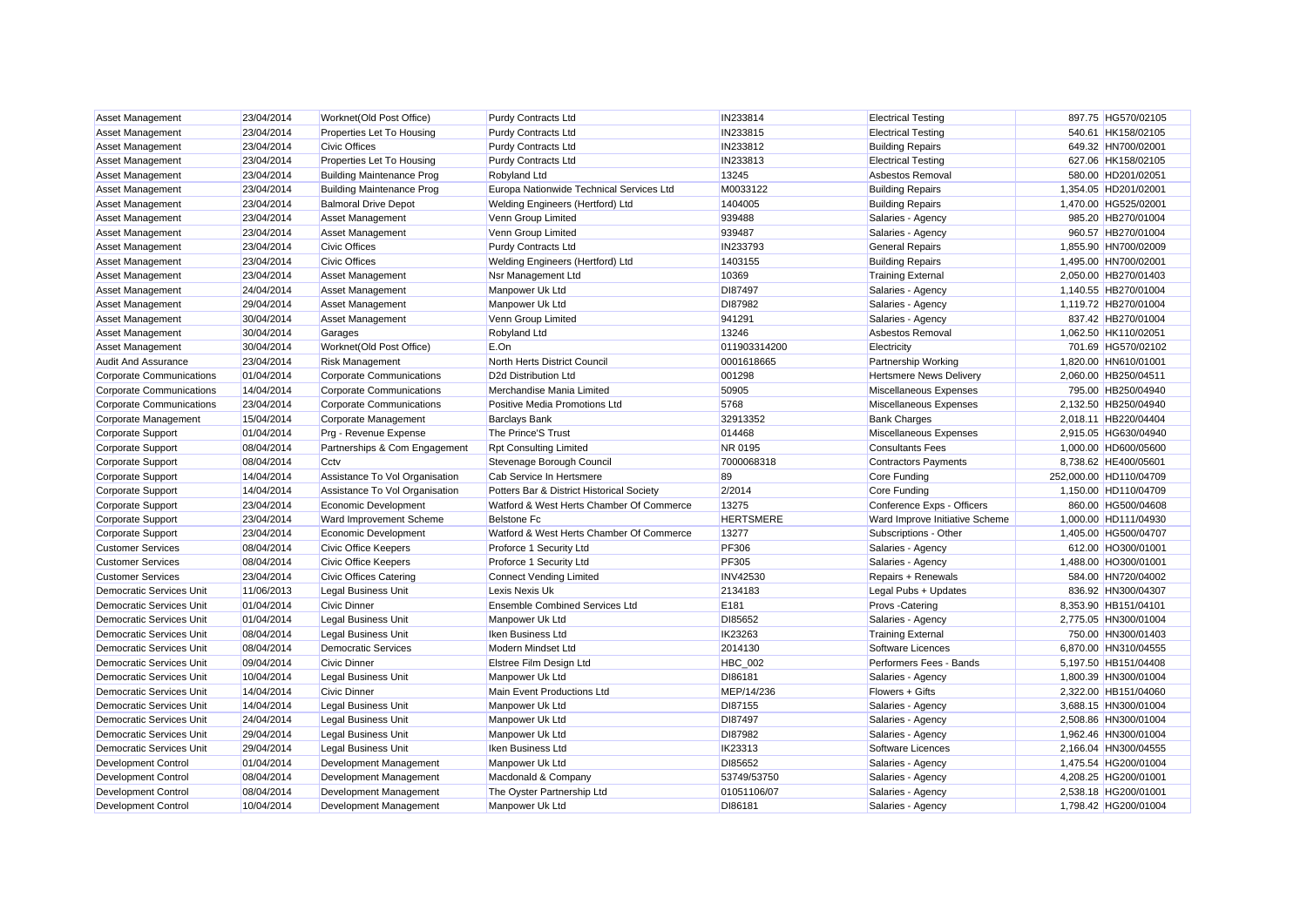| Development Control         | 14/04/2014 | Development Management              | William Lawrence Advertising Ltd | 37789                | Advertising                       | 2,437.62 HG200/04901  |
|-----------------------------|------------|-------------------------------------|----------------------------------|----------------------|-----------------------------------|-----------------------|
| <b>Development Control</b>  | 14/04/2014 | <b>Planning Grants</b>              | The Planning Inspectorate        | 1800000744           | <b>Consultants Fees</b>           | 15,088.24 HG210/05600 |
| <b>Development Control</b>  | 14/04/2014 | Planning Improvement Project        | Anne Jagger                      | 13986                | Salaries - Agency                 | 894.38 HG210/01001    |
| <b>Development Control</b>  | 14/04/2014 | Development Management              | Macdonald & Company              | 0000053870           | Salaries - Agency                 | 1,147.00 HG200/01001  |
| <b>Development Control</b>  | 14/04/2014 | Development Management              | Macdonald & Company              | 0000053871           | Salaries - Agency                 | 2,002.28 HG200/01001  |
| <b>Development Control</b>  | 14/04/2014 | Development Management              | Manpower Uk Ltd                  | DI87155              | Salaries - Agency                 | 1,624.91 HG200/01004  |
| <b>Development Control</b>  | 15/04/2014 | Planning Improvement Project        | Anne Jagger                      | 14023                | Salaries - Agency                 | 868.14 HG210/01001    |
| Development Control         | 15/04/2014 | Development Management              | The Oyster Partnership Ltd       | 01051651             | Salaries - Agency                 | 1,039.12 HG200/01001  |
| <b>Development Control</b>  | 29/04/2014 | Development Management              | Christopher Marsh & Co Ltd       | 4462                 | <b>Viability Assessments</b>      | 1,125.00 HG200/05606  |
| <b>Development Control</b>  | 29/04/2014 | Development Management              | Macdonald & Company              | 0000054070           | Salaries - Agency                 | 1,131.20 HG200/01001  |
| <b>Development Control</b>  | 29/04/2014 | Development Management              | Macdonald & Company              | 0000053976           | Salaries - Agency                 | 891.25 HG200/01001    |
| Development Control         | 29/04/2014 | Development Management              | Macdonald & Company              | 0000053977           | Salaries - Agency                 | 1,163.96 HG200/01001  |
| <b>Development Control</b>  | 29/04/2014 | Development Management              | Macdonald & Company              | 0000054069           | Salaries - Agency                 | 1,162.50 HG200/01001  |
| <b>Development Control</b>  | 29/04/2014 | Development Management              | Manpower Uk Ltd                  | DI87982              | Salaries - Agency                 | 2.126.01 HG200/01004  |
| <b>Development Control</b>  | 29/04/2014 | Development Management              | Mr Neil Coppitters               | <b>INV 29.4.14</b>   | <b>Contractors Payments</b>       | 3.750.00 HG200/05601  |
| <b>Drainage Services</b>    | 01/04/2014 | <b>Drainage Consultancy</b>         | Manpower Uk Ltd                  | DI85652              | Salaries - Agency                 | 505.13 HE640/01004    |
| <b>Drainage Services</b>    | 01/04/2014 | Land Drainage Maintenance           | Manpower Uk Ltd                  | DI85652              | Salaries - Agency                 | 506.25 HE600/01004    |
| <b>Drainage Services</b>    | 01/04/2014 | Revenue Funded Drainage Schs        | Manpower Uk Ltd                  | DI85652              | Salaries - Agency                 | 516.38 HE601/01004    |
| <b>Drainage Services</b>    | 10/04/2014 | Land Drainage Maintenance           | Manpower Uk Ltd                  | DI86181              | Salaries - Agency                 | 506.25 HE600/01004    |
| <b>Drainage Services</b>    | 10/04/2014 | Revenue Funded Drainage Schs        | Manpower Uk Ltd                  | DI86181              | Salaries - Agency                 | 516.38 HE601/01004    |
| <b>Drainage Services</b>    | 14/04/2014 | Drainage Consultancy                | Manpower Uk Ltd                  | DI87155              | Salaries - Agency                 | 505.13 HE640/01004    |
| <b>Drainage Services</b>    | 14/04/2014 | Revenue Funded Drainage Schs        | Manpower Uk Ltd                  | DI87155              | Salaries - Agency                 | 516.38 HE601/01004    |
| <b>Drainage Services</b>    | 23/04/2014 | Drainage Consultancy                | K T Ivory Haulage                | 1974                 | <b>Contractors Payments</b>       | 708.90 HE640/05601    |
| <b>Drainage Services</b>    | 23/04/2014 | <b>Engineering Services Unit</b>    | <b>Ess Safeforce</b>             | 2499352              | Repairs + Renewals                | 589.58 HE620/04002    |
| <b>Drainage Services</b>    | 24/04/2014 | Land Drainage Maintenance           | Manpower Uk Ltd                  | DI87497              | Salaries - Agency                 | 909.23 HE600/01004    |
| <b>Drainage Services</b>    | 24/04/2014 | Revenue Funded Drainage Schs        | Manpower Uk Ltd                  | DI87497              | Salaries - Agency                 | 961.38 HE601/01004    |
| <b>Drainage Services</b>    | 29/04/2014 | <b>Drainage Consultancy</b>         | Manpower Uk Ltd                  | DI87982              | Salaries - Agency                 | 1,414.36 HE640/01004  |
| <b>Drainage Services</b>    | 29/04/2014 | Land Drainage Maintenance           | Manpower Uk Ltd                  | DI87982              | Salaries - Agency                 | 505.13 HE600/01004    |
| <b>Drainage Services</b>    | 29/04/2014 | Revenue Funded Drainage Schs        | Manpower Uk Ltd                  | DI87982              | Salaries - Agency                 | 516.38 HE601/01004    |
| <b>Drainage Services</b>    | 29/04/2014 | Land Drainage Maintenance           | Aztec Consultants (Gb) Limited   | HBC/7/04/2014        | <b>Contractors Payments</b>       | 2,700.00 HE600/05601  |
| Elections                   | 08/04/2014 | <b>Electoral Registration Costs</b> | <b>Royal Mail</b>                | 9046149687           | Postage - Canvass                 | 1,088.92 HB810/04502  |
| Elections                   | 23/04/2014 | <b>Borough Council Election</b>     | Shaw & Sons Ltd                  | 0000238037           | Equip + Furn Funded By Rev        | 683.84 HB801/04001    |
| Elections                   | 23/04/2014 | <b>Eec Election</b>                 | Shaw & Sons Ltd                  | 0000238037           | Equip + Furn Funded By Rev        | 807.42 HB807/04001    |
| <b>Environmental Health</b> | 01/04/2014 | <b>Environmental Health</b>         | Swift Datapro Software Limited   | SI-1601              | Subs/Contributions                | 6.016.69 HF700/04706  |
| <b>Environmental Health</b> | 01/04/2014 | <b>Community Toilet Scheme</b>      | J D Wetherspoon Plc              | JDW5791INV           | Miscellaneous Expenses            | 1,000.00 HE882/04940  |
| <b>Environmental Health</b> | 01/04/2014 | <b>Environmental Health</b>         | Manpower Uk Ltd                  | DI85652              | Salaries - Agency                 | 2,656.23 HF700/01004  |
| <b>Environmental Health</b> | 10/04/2014 | <b>Environmental Health</b>         | Manpower Uk Ltd                  | DI86181              | Salaries - Agency                 | 2,622.15 HF700/01004  |
| <b>Environmental Health</b> | 09/04/2014 | <b>Drain Testing</b>                | Ratmice                          | 0054                 | <b>Contractors Payments</b>       | 750.00 HE870/05601    |
| <b>Environmental Health</b> | 14/04/2014 | <b>Community Toilet Scheme</b>      | Stonegate Pub Company            | <b>SUSTD 76 2046</b> | Miscellaneous Expenses            | 1,000.00 HE882/04940  |
| <b>Environmental Health</b> | 14/04/2014 | <b>Environmental Health</b>         | Manpower Uk Ltd                  | DI87155              | Salaries - Agency                 | 5,176.70 HF700/01004  |
| <b>Environmental Health</b> | 15/04/2014 | <b>Community Toilet Scheme</b>      | Cafe Nero                        | 3064                 | Miscellaneous Expenses            | 1,000.00 HE882/04940  |
| <b>Environmental Health</b> | 23/04/2014 | <b>Pollution Control</b>            | Campbell Associates              | 13939                | Miscellaneous Expenses            | 1,572.00 HE861/04940  |
| <b>Environmental Health</b> | 23/04/2014 | <b>Community Toilet Scheme</b>      | Mcdonalds Restaurants Ltd        | TOILET SCHEME.       | Miscellaneous Expenses            | 1,000.00 HE882/04940  |
| <b>Environmental Health</b> | 24/04/2014 | <b>Environmental Health</b>         | Manpower Uk Ltd                  | DI87497              | Salaries - Agency                 | 2,241.63 HF700/01004  |
| <b>Environmental Health</b> | 29/04/2014 | <b>Community Toilet Scheme</b>      | J D Wetherspoon Plc              | JDW5840INV           | Miscellaneous Expenses            | 1.000.00 HE882/04940  |
| <b>Environmental Health</b> | 29/04/2014 | <b>Food Contamination</b>           | Osborne Richardson Ltd           | 172616               | Miscellaneous Expenses            | 924.00 HE863/04940    |
| <b>Environmental Health</b> | 29/04/2014 | <b>Environmental Health</b>         | Manpower Uk Ltd                  | DI87982              | Salaries - Agency                 | 1,933.65 HF700/01004  |
| <b>Executive Directors</b>  | 09/04/2014 | <b>Executive Directors</b>          | Shared Service Architecture Ltd  | 2014/271             | Internal Training + Recruit       | 2.469.20 HN400/01402  |
| <b>Executive Directors</b>  | 15/04/2014 | <b>Executive Directors</b>          | Apse                             | 1415/117             | <b>Professional Subscriptions</b> | 2.115.00 HN400/01406  |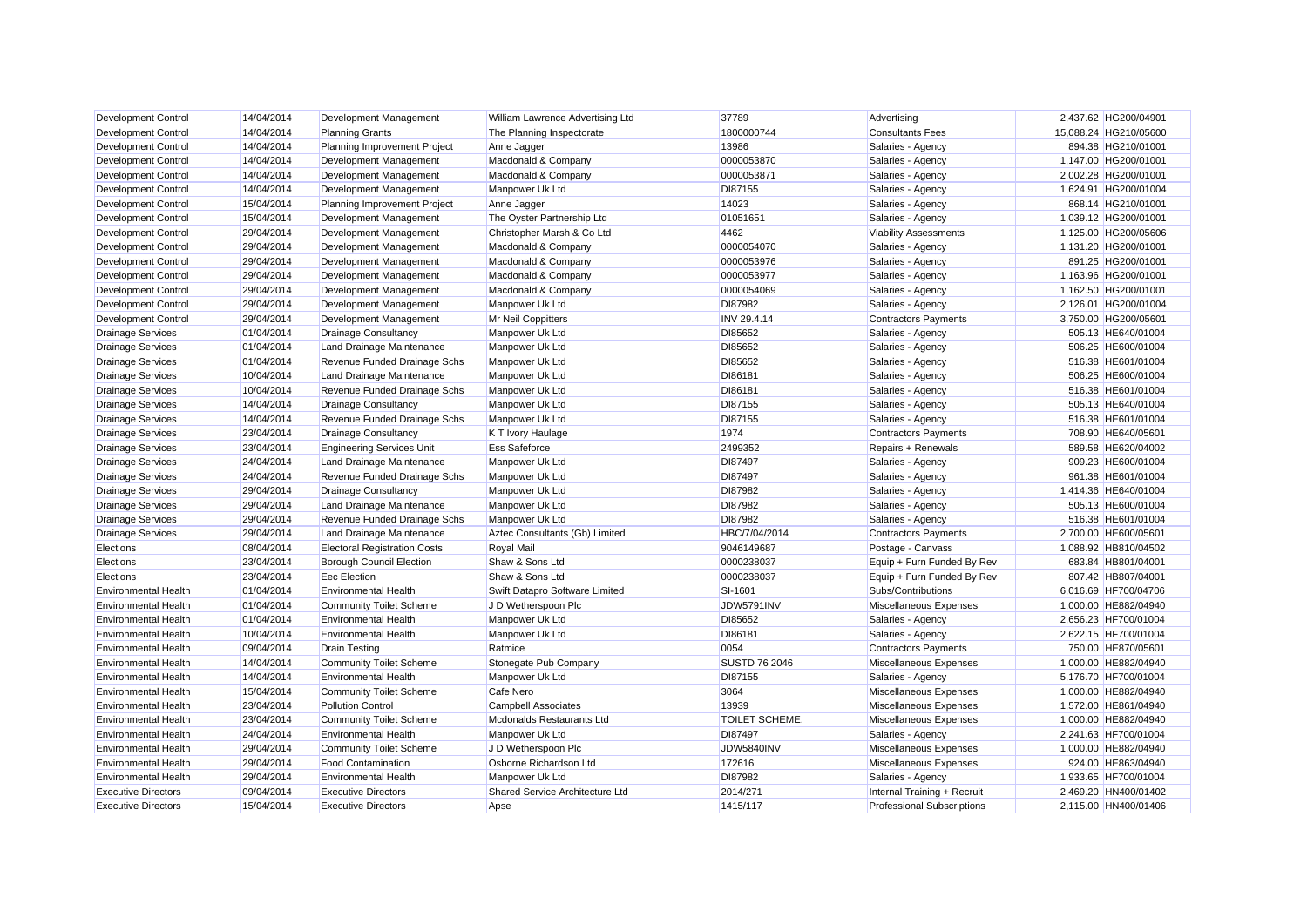| <b>Executive Directors</b>   | 15/04/2014 | <b>Executive Directors</b>    | <b>Hillside Transport Ltd</b>        | 0929             | Subsistence-Travel          | 722.00 HN400/03403    |
|------------------------------|------------|-------------------------------|--------------------------------------|------------------|-----------------------------|-----------------------|
| <b>Executive Directors</b>   | 29/04/2014 | <b>Executive Directors</b>    | Villicity Food & Wine                | 1/2/3/4/5/6/7/8  | Pubs/News/Periodicals       | 505.12 HN400/04308    |
| <b>Executive Directors</b>   | 29/04/2014 | <b>Executive Directors</b>    | Villicity Food & Wine                | 00009 TO 00020   | Pubs/News/Periodicals       | 863.11 HN400/04308    |
| Finance                      | 01/04/2014 | Revenues + Benefits Unit      | Manpower Uk Ltd                      | DI85652          | Salaries - Agency           | 7,131.75 HN150/01004  |
| Finance                      | 01/04/2014 | Accountancy + Financial Servs | Cipfa Business Limited               | 3095281          | Subscriptions - Other       | 4,555.00 HN100/04707  |
| Finance                      | 08/04/2014 | Accountancy + Financial Servs | <b>Bip Solutions Ltd</b>             | 0000045500       | Software Licences           | 1,000.00 HN100/04555  |
| Finance                      | 10/04/2014 | Revenues + Benefits Unit      | Manpower Uk Ltd                      | DI86181          | Salaries - Agency           | 3,806.78 HN150/01004  |
| Finance                      | 14/04/2014 | Revenues + Benefits Unit      | <b>Stralfors</b>                     | 120014423        | Equip + Furn Funded By Rev  | 13,208.18 HN150/04001 |
| Finance                      | 14/04/2014 | Revenues + Benefits Unit      | Manpower Uk Ltd                      | DI87155          | Salaries - Agency           | 5,193.99 HN150/01004  |
| Finance                      | 24/04/2014 | Revenues + Benefits Unit      | Manpower Uk Ltd                      | DI87497          | Salaries - Agency           | 3,484.79 HN150/01004  |
| Finance                      | 29/04/2014 | Revenues + Benefits Unit      | Manpower Uk Ltd                      | DI87982          | Salaries - Agency           | 1,502.79 HN150/01004  |
| Finance                      | 29/04/2014 | Accountancy + Financial Servs | <b>Frontier Software Plc</b>         | SIN139861        | Software Licences           | 10,347.96 HN100/04555 |
| <b>General Expenses</b>      | 08/04/2014 | <b>General Expenses</b>       | Cipfa Business Limited               | 3097610          | Subscriptions - Other       | 3,100.00 HB100/04707  |
| <b>General Expenses</b>      | 08/04/2014 | <b>General Expenses</b>       | Firstcare                            | 3979             | Medical                     | 833.33 HB100/01414    |
| <b>General Expenses</b>      | 09/04/2014 | <b>General Expenses</b>       | Cipfa Business Limited               | 3097822          | Subscriptions - Other       | 2,515.00 HB100/04707  |
| <b>General Expenses</b>      | 14/04/2014 | <b>General Expenses</b>       | <b>Local Government Association</b>  | 40135730         | Subscriptions - Other       | 9,951.24 HB100/04707  |
| <b>General Expenses</b>      | 14/04/2014 | <b>General Expenses</b>       | Hertfordshire County Council         | 1801532428       | Courier                     | 1,096.20 HB100/04450  |
| <b>General Expenses</b>      | 14/04/2014 | <b>General Expenses</b>       | Hertfordshire County Council         | 1801532427       | Courier                     | 1,091.85 HB100/04450  |
| <b>General Expenses</b>      | 14/04/2014 | <b>General Expenses</b>       | Health In Work                       | <b>HBC 03/14</b> | Medical                     | 530.90 HB100/01414    |
| <b>General Expenses</b>      | 29/04/2014 | <b>General Expenses</b>       | Ccs Media Ltd                        | 1839964          | Equip + Furn Funded By Rev  | 1,909.96 HB100/04001  |
| <b>General Expenses</b>      | 29/04/2014 | <b>General Expenses</b>       | <b>Hertsmere Leisure</b>             | OP/1024488       | Courier                     | 564.14 HB100/04450    |
| <b>General Expenses</b>      | 29/04/2014 | <b>General Expenses</b>       | <b>Care First</b>                    | CAF0000024682    | Medical                     | 2,518.74 HB100/01414  |
| <b>Highway Related Items</b> | 29/04/2014 | <b>Street Name Plates</b>     | <b>Greenbarnes Ltd</b>               | 10612            | <b>Contractors Payments</b> | 6,005.00 HH700/05601  |
| Housing                      | 23/04/2014 | Homelessness                  | <b>Emergency Accommodation Ltd</b>   | 3/1190           | Bed + Breakfast             | 1,054.00 HJ700/04725  |
| Housing                      | 23/04/2014 | Homelessness                  | <b>Emergency Accommodation Ltd</b>   | 3/1206           | Bed + Breakfast             | 1,488.00 HJ700/04725  |
| Housing                      | 23/04/2014 | Homelessness                  | <b>Emergency Accommodation Ltd</b>   | 3/1111           | Bed + Breakfast             | 950.00 HJ700/04725    |
| Housing                      | 23/04/2014 | Homelessness                  | <b>Emergency Accommodation Ltd</b>   | 3/1094           | Bed + Breakfast             | 1,798.00 HJ700/04725  |
| Housing                      | 23/04/2014 | Homelessness                  | <b>Emergency Accommodation Ltd</b>   | 3/1188           | Bed + Breakfast             | 1,798.00 HJ700/04725  |
| Housing                      | 23/04/2014 | Homelessness                  | <b>Emergency Accommodation Ltd</b>   | 3/1209           | Bed + Breakfast             | 992.00 HJ700/04725    |
| Housing                      | 01/04/2014 | Homelessness                  | <b>Three Rivers District Council</b> | 90071653         | Bed + Breakfast             | 13,700.00 HJ700/04725 |
| Housing                      | 23/04/2014 | Homelessness                  | Assetgrove Lettings Ltd              | 3160             | Bed + Breakfast             | 1,113.00 HJ700/04725  |
| Housing                      | 23/04/2014 | Homelessness                  | Assetgrove Lettings Ltd              | 3025             | Bed + Breakfast             | 1,000.00 HJ700/04725  |
| Housing                      | 23/04/2014 | Homelessness                  | Assetgrove Lettings Ltd              | 3024             | Bed + Breakfast             | 1,008.00 HJ700/04725  |
| Housing                      | 23/04/2014 | Homelessness                  | Assetgrove Lettings Ltd              | 3022             | Bed + Breakfast             | 1,204.00 HJ700/04725  |
| Housing                      | 23/04/2014 | Homelessness                  | Assetgrove Lettings Ltd              | 3021             | Bed + Breakfast             | 1,265.00 HJ700/04725  |
| Housing                      | 23/04/2014 | Homelessness                  | Assetgrove Lettings Ltd              | 3018             | Bed + Breakfast             | 1,240.00 HJ700/04725  |
| Housing                      | 23/04/2014 | Homelessness                  | Assetgrove Lettings Ltd              | 3017             | Bed + Breakfast             | 1,495.00 HJ700/04725  |
| Housing                      | 23/04/2014 | Homelessness                  | Assetgrove Lettings Ltd              | 3015             | Bed + Breakfast             | 2,015.00 HJ700/04725  |
| Housing                      | 23/04/2014 | Homelessness                  | Assetgrove Lettings Ltd              | 3013             | Bed + Breakfast             | 1,550.00 HJ700/04725  |
| Housing                      | 23/04/2014 | Homelessness                  | Assetgrove Lettings Ltd              | 3012             | Bed + Breakfast             | 1,240.00 HJ700/04725  |
| Housing                      | 23/04/2014 | Homelessness                  | Assetgrove Lettings Ltd              | 3011             | Bed + Breakfast             | 2,015.00 HJ700/04725  |
| Housing                      | 23/04/2014 | Homelessness                  | Assetgrove Lettings Ltd              | 3010             | Bed + Breakfast             | 992.00 HJ700/04725    |
| Housing                      | 23/04/2014 | Homelessness                  | Assetgrove Lettings Ltd              | 3009             | Bed + Breakfast             | 1,395.00 HJ700/04725  |
| Housing                      | 23/04/2014 | Homelessness                  | Assetgrove Lettings Ltd              | 3008             | Bed + Breakfast             | 1,705.00 HJ700/04725  |
| Housing                      | 23/04/2014 | Homelessness                  | Assetgrove Lettings Ltd              | 3007             | Bed + Breakfast             | 1,085.00 HJ700/04725  |
| Housing                      | 23/04/2014 | Homelessness                  | Assetgrove Lettings Ltd              | 3006             | Bed + Breakfast             | 525.00 HJ700/04725    |
| Housing                      | 23/04/2014 | Homelessness                  | Assetgrove Lettings Ltd              | 3005             | Bed + Breakfast             | 1,085.00 HJ700/04725  |
| Housing                      | 23/04/2014 | Homelessness                  | Assetgrove Lettings Ltd              | 3004             | Bed + Breakfast             | 1,395.00 HJ700/04725  |
| Housing                      | 23/04/2014 | Homelessness                  | Assetgrove Lettings Ltd              | 3003             | Bed + Breakfast             | 868.00 HJ700/04725    |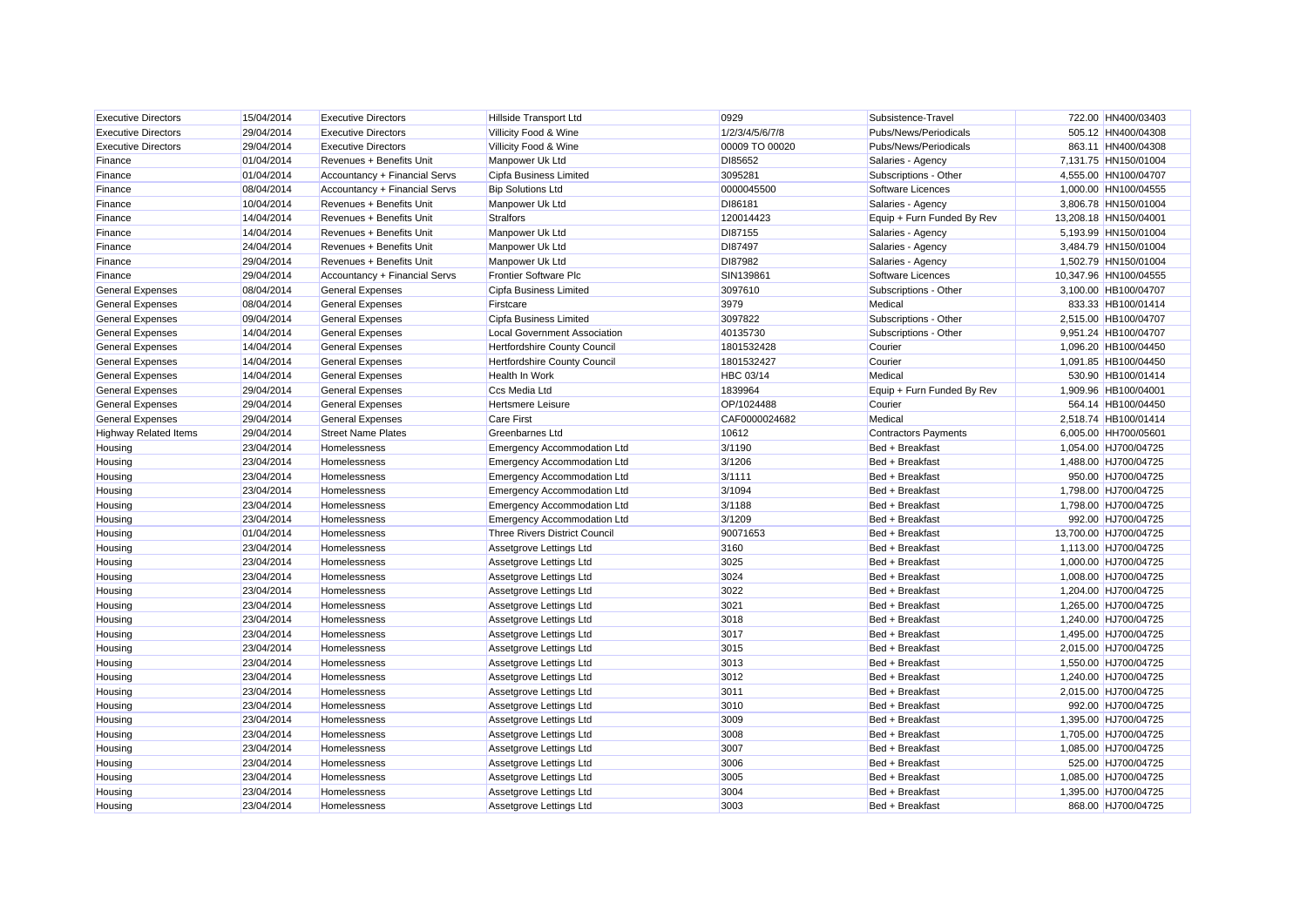| Housing                          | 23/04/2014 | Homelessness                  | Assetgrove Lettings Ltd                      | 3002                   | Bed + Breakfast               | 1,395.00 HJ700/04725  |
|----------------------------------|------------|-------------------------------|----------------------------------------------|------------------------|-------------------------------|-----------------------|
| Housing                          | 23/04/2014 | Homelessness                  | Shiraz Jivraj                                | 1059                   | Bed + Breakfast               | 6,975.00 HJ700/04725  |
| Housing                          | 23/04/2014 | Homelessness                  | Civic Lodge Hotel                            | 2322                   | Bed + Breakfast               | 1,705.00 HJ700/04725  |
| Housing                          | 23/04/2014 | Homelessness                  | Civic Lodge Hotel                            | 2320                   | Bed + Breakfast               | 1,860.00 HJ700/04725  |
| Housing                          | 23/04/2014 | Homelessness                  | Civic Lodge Hotel                            | 2321                   | Bed + Breakfast               | 1,705.00 HJ700/04725  |
| Housing                          | 23/04/2014 | Homelessness                  | Altwood Housing                              | 1611                   | Bed + Breakfast               | 924.00 HJ700/04725    |
| Housing                          | 23/04/2014 | Homelessness                  | Altwood Housing                              | 1611/2                 | Bed + Breakfast               | 1,023.00 HJ700/04725  |
| Housing                          | 23/04/2014 | Homelessness                  | Altwood Housing                              | 1611/4                 | Bed + Breakfast               | 880.00 HJ700/04725    |
| Housing                          | 23/04/2014 | Homelessness                  | Altwood Housing                              | 1611/5                 | Bed + Breakfast               | 594.00 HJ700/04725    |
| Housing                          | 23/04/2014 | Homelessness                  | Altwood Housing                              | 1611/9                 | Bed + Breakfast               | 1,023.00 HJ700/04725  |
| Housing                          | 23/04/2014 | Homelessness                  | Altwood Housing                              | 1611/10                | Bed + Breakfast               | 693.00 HJ700/04725    |
| Housing                          | 23/04/2014 | Homelessness                  | Altwood Housing                              | 1611/11                | Bed + Breakfast               | 924.00 HJ700/04725    |
| Housing                          | 23/04/2014 | Homelessness                  | Altwood Housing                              | 1611/12                | Bed + Breakfast               | 880.00 HJ700/04725    |
| Housing                          | 23/04/2014 | Homelessness                  | Altwood Housing                              | 1611/14                | Bed + Breakfast               | 1,023.00 HJ700/04725  |
| Housing                          | 14/04/2014 | Homelessness                  | Ms Olushola Lawal                            | <b>REFUND OF COSTS</b> | Bed + Breakfast               | 1,380.05 HJ700/04725  |
| Hr Operations                    | 08/04/2014 | <b>Strategic Training</b>     | East Of England Local Government Association | 9125624                | <b>Training External</b>      | 1,200.00 HB210/01403  |
| <b>Hr Operations</b>             | 29/04/2014 | <b>Strategic Training</b>     | <b>Terry Gormley Enterprises Ltd</b>         | <b>INV-4094</b>        | <b>Training External</b>      | 659.00 HB210/01403    |
| <b>Human Resources</b>           | 14/04/2014 | Human Resources               | Broxbourne Borough Council                   | <b>INV258111</b>       | <b>Partnership Working</b>    | 20,237.76 HN500/01001 |
| <b>Information Services Unit</b> | 14/04/2014 | Information Services (Is)     | <b>Texthelp Systems Ltd</b>                  | 33580                  | Web Content/Management        | 1,695.00 HN200/04525  |
| <b>Information Services Unit</b> | 08/04/2014 | Information Services (Is)     | Internal Systems Limited                     | 36228                  | Internet + It Security        | 639.60 HN200/04538    |
| <b>Information Services Unit</b> | 08/04/2014 | Information Services (Is)     | Neopost Ltd                                  | 91813957               | It Equipment And Maintenance  | 634.69 HN200/04565    |
| <b>Information Services Unit</b> | 08/04/2014 | Information Services (Is)     | North Herts District Council                 | 0001620553             | Partnership Working           | 2,952.05 HN200/01001  |
| <b>Information Services Unit</b> | 23/04/2014 | Information Services (Is)     | Swinford Consulting Ltd                      | HBC201403-IS           | It Managed Services           | 7,505.00 HN200/04570  |
| <b>Information Services Unit</b> | 29/04/2014 | Civic Office Telephones       | Daisy Communications Ltd                     | 4201042                | Telephones- Bt Equipment      | 795.10 HN210/04504    |
| <b>Information Services Unit</b> | 29/04/2014 | Civic Office Telephones       | Daisy Communications Ltd                     | 4201042                | Telephones-C+W Calls          | 517.87 HN210/04553    |
| <b>Information Services Unit</b> | 29/04/2014 | Information Services (Is)     | <b>Tdc Telecom</b>                           | 10447                  | It Equipment And Maintenance  | 2,555.00 HN200/04565  |
| <b>Information Services Unit</b> | 29/04/2014 | Information Services (Is)     | <b>Tdc Telecom</b>                           | 10446                  | Equip + Furn Funded By Rev    | 503.11 HN200/04001    |
| <b>Local Land Charges</b>        | 10/04/2014 | <b>Land Charges</b>           | Manpower Uk Ltd                              | DI86181                | Salaries - Agency             | 510.00 HC100/01004    |
| <b>Local Land Charges</b>        | 14/04/2014 | <b>Land Charges</b>           | North Herts District Council                 | 0001618652             | Partnership Working           | 1,543.42 HC100/01001  |
| <b>Local Land Charges</b>        | 14/04/2014 | <b>Land Charges</b>           | Manpower Uk Ltd                              | DI87155                | Salaries - Agency             | 513.40 HC100/01004    |
| <b>Local Land Charges</b>        | 29/04/2014 | <b>Land Charges</b>           | Hertfordshire County Council                 | 1801532344             | <b>Commons Registration</b>   | 2,406.00 HC100/04624  |
| Parking                          | 29/04/2014 | <b>Parking Services</b>       | <b>Three Counties Lining</b>                 | 3548                   | <b>General Repairs</b>        | 2,097.50 HH800/02009  |
| Parking                          | 29/04/2014 | <b>Parking Services</b>       | <b>Three Counties Lining</b>                 | 3550                   | Repairs + Renewals            | 1,953.89 HH800/04002  |
| Parking                          | 08/04/2014 | <b>Parking Services</b>       | <b>Three Counties Lining</b>                 | 3529                   | Repairs + Renewals            | 646.25 HH800/04002    |
| Parking                          | 08/04/2014 | <b>Parking Services</b>       | Three Counties Lining                        | 3528                   | Repairs + Renewals            | 797.28 HH800/04002    |
| Parking                          | 09/04/2014 | <b>Parking Services</b>       | Patrol                                       | 4011                   | National Parking Adjudication | 721.20 HH800/04064    |
| Parking                          | 09/04/2014 | <b>Parking Services</b>       | Patrol                                       | 4681                   | <b>Trav/Subs Poll Clerks</b>  | 665.50 HH800/04604    |
| Parking                          | 14/04/2014 | <b>Parking Services</b>       | Manpower Uk Ltd                              | DI87155                | Salaries - Agency             | 795.78 HH800/01004    |
| Parking                          | 15/04/2014 | <b>Parking Services</b>       | Patrol                                       | 3697                   | National Parking Adjudication | 590.70 HH800/04064    |
| Parking                          | 15/04/2014 | <b>Parking Services</b>       | G4s Cash Solutions (Uk) Ltd                  | 01696479               | <b>Security Services</b>      | 554.15 HH800/04440    |
| Parking                          | 23/04/2014 | <b>Parking Services</b>       | <b>Tony Simmons Services</b>                 | TS-339-132014          | Repairs + Renewals            | 2,760.00 HH800/04002  |
| Parking                          | 23/04/2014 | <b>Parking Services</b>       | <b>Tony Simmons Services</b>                 | TS-337-132014          | Repairs + Renewals            | 3,900.00 HH800/04002  |
| Parking                          | 24/04/2014 | <b>Parking Services</b>       | Manpower Uk Ltd                              | DI87497                | Salaries - Agency             | 1,008.17 HH800/01004  |
| Parking                          | 29/04/2014 | <b>Parking Services</b>       | Manpower Uk Ltd                              | DI87982                | Salaries - Agency             | 806.20 HH800/01004    |
| Parking                          | 29/04/2014 | <b>Parking Services</b>       | Civica                                       | M/RB022025             | Software Licences             | 1,103.34 HH800/04555  |
| Parking                          | 29/04/2014 | <b>Parking Services</b>       | G4s Cash Solutions (Uk) Ltd                  | 80046480               | <b>Security Services</b>      | 1,594.17 HH800/04440  |
| Parking                          | 29/04/2014 | Cpz Design + Implementation   | J A Allen (Builders)                         | 5826                   | <b>Contractors Payments</b>   | 2,680.00 HH810/05601  |
| Parking                          | 29/04/2014 | <b>Parking Services</b>       | Radio Links Communications Ltd               | 2112203                | Radio                         | 1,834.92 HH800/04513  |
| Parks And Amenities Manager      | 09/04/2014 | Bwood/Elstree/Shenley Gnd Mnt | Arborcare                                    | 5640                   | <b>Contractors Payments</b>   | 2,125.00 HD372/05601  |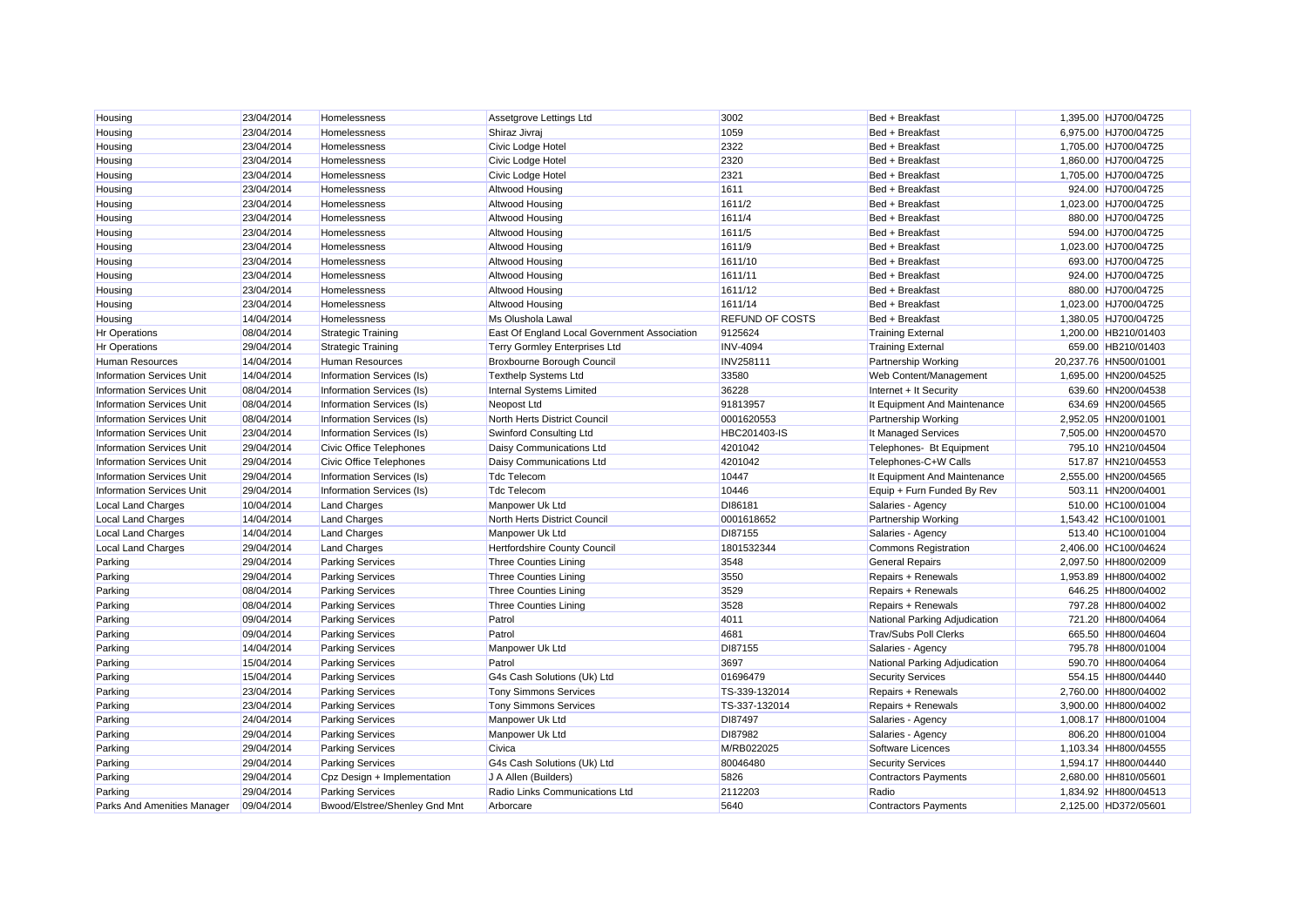| Parks And Amenities Manager | 09/04/2014 | Arboricultural Work-B/Wood            | <b>Gristwood And Toms Limited</b>       | 26935             | <b>Contractors Payments</b> | 5,970.00 HD390/05601  |
|-----------------------------|------------|---------------------------------------|-----------------------------------------|-------------------|-----------------------------|-----------------------|
| Parks And Amenities Manager | 09/04/2014 | Arboricultural Work-B/Wood            | <b>Gristwood And Toms Limited</b>       | 26934             | <b>Contractors Payments</b> | 704.22 HD390/05601    |
| Parks And Amenities Manager | 09/04/2014 | Allum Ln Cemetery+Closed Gnd          | John O'Conner Grounds Maintenance       | 46697             | Grave Digging               | 2,496.00 HE101/04441  |
| Parks And Amenities Manager | 09/04/2014 | Allotments                            | Mr R Mcmurray                           | <b>HML4986</b>    | <b>Contractors Payments</b> | 792.00 HD350/05601    |
| Parks And Amenities Manager | 09/04/2014 | Bwood/Elstree/Shenley Gnd Mnt         | Arborcare                               | 5640/1            | <b>Contractors Payments</b> | 2,026.00 HD372/05601  |
| Parks And Amenities Manager | 14/04/2014 | Parks                                 | John O'Conner Grounds Maintenance       | 46265             | Vandalism Repairs           | 1,157.00 HD300/02003  |
| Parks And Amenities Manager | 15/04/2014 | Parks                                 | J & S O'Connell                         | <b>JS1227</b>     | <b>General Repairs</b>      | 1,200.00 HD300/02009  |
| Parks And Amenities Manager | 15/04/2014 | Parks                                 | John O'Conner Grounds Maintenance       | 46699             | Vandalism Repairs           | 870.00 HD300/02003    |
| Parks And Amenities Manager | 23/04/2014 | Allum Ln Cemetery+Closed Gnd          | <b>Expert Property Group</b>            | 47337A            | <b>Building Repairs</b>     | 590.00 HE101/02001    |
| Parks And Amenities Manager | 29/04/2014 | <b>Contract Cleaning</b>              | Ccs                                     | 20140084          | <b>Contractors Payments</b> | 1,025.00 HD380/05601  |
| Parks And Amenities Manager | 29/04/2014 | Parks Cleansing                       | John O'Conner Grounds Maintenance       | 46708             | <b>Contractors Payments</b> | 897.60 HD302/05601    |
| Parks And Amenities Manager | 29/04/2014 | Parks                                 | J & S O'Connell                         | JS1230            | <b>General Repairs</b>      | 2,050.00 HD300/02009  |
| Parks And Amenities Manager | 29/04/2014 | Allum Ln Cemetery+Closed Gnd          | John O'Conner Grounds Maintenance       | 46611             | <b>Gm Contract Payments</b> | 5,347.11 HE101/05605  |
| Parks And Amenities Manager | 29/04/2014 | Bushey/Radlett Ground Maint.          | John O'Conner Grounds Maintenance       | 46611             | <b>Gm Contract Payments</b> | 14,184.21 HD371/05605 |
| Parks And Amenities Manager | 29/04/2014 | Bwood/Elstree/Shenley Gnd Mnt         | John O'Conner Grounds Maintenance       | 46611             | <b>Gm Contract Payments</b> | 25,395.30 HD372/05605 |
| Parks And Amenities Manager | 29/04/2014 | <b>Parks Cleansing</b>                | John O'Conner Grounds Maintenance       | 46611             | <b>Gm Contract Payments</b> | 6,169.38 HD302/05605  |
| Parks And Amenities Manager | 29/04/2014 | Pbar/Sth Mimms/Ridge Gnd Mnt          | John O'Conner Grounds Maintenance       | 46611             | <b>Gm Contract Payments</b> | 13,661.10 HD373/05605 |
| <b>Planning Policy</b>      | 01/04/2014 | <b>Planning Policy</b>                | Manpower Uk Ltd                         | DI85652           | Salaries - Agency           | 1,269.84 HG300/01004  |
| <b>Planning Policy</b>      | 10/04/2014 | <b>Planning Policy</b>                | Manpower Uk Ltd                         | DI86181           | Salaries - Agency           | 1,118.26 HG300/01004  |
| <b>Planning Policy</b>      | 24/04/2014 | <b>Planning Policy</b>                | Manpower Uk Ltd                         | DI87497           | Salaries - Agency           | 1,957.40 HG300/01004  |
| <b>Planning Policy</b>      | 29/04/2014 | <b>Planning Policy</b>                | Manpower Uk Ltd                         | DI87982           | Salaries - Agency           | 1,020.56 HG300/01004  |
| <b>Print Services</b>       | 08/04/2014 | Design + Print Services               | Df One Design                           | HBC027            | <b>Contractors Payments</b> | 1,631.00 HN900/05601  |
| <b>Print Services</b>       | 15/04/2014 | Design + Print Services               | Pitney Bowes Ltd                        | 909620            | Postal Franking             | 1,638.21 HN900/04506  |
| <b>Print Services</b>       | 29/04/2014 | Design + Print Services               | <b>Pitney Bowes Ltd</b>                 | 21386976          | Materials                   | 500.00 HN900/04003    |
| <b>Print Services</b>       | 29/04/2014 | Design + Print Services               | <b>Pitney Bowes Ltd</b>                 | 41120029          | Postal Franking             | 5,000.00 HN900/04506  |
| Revenues                    | 14/04/2014 | Council Tax                           | <b>Stralfors</b>                        | 120014424         | <b>General Postages</b>     | 10,298.88 HB610/04501 |
| Revenues                    | 15/04/2014 | Council Tax                           | Company Barclaycard                     | MARCH 2014        | <b>Court Costs</b>          | 1,281.00 HB610/04418  |
| Sports & Cultural Services  | 01/04/2014 | <b>Youth Services</b>                 | Shenley Sandwich Bar                    | 90                | Miscellaneous Expenses      | 825.00 HD250/04940    |
| Sports & Cultural Services  | 08/04/2014 | <b>Museums</b>                        | Miss Vania Ermolly                      | 12                | <b>Contractors Payments</b> | 1,456.25 HD120/05601  |
| Sports & Cultural Services  | 08/04/2014 | Sports + Youth Development            | The Ultimate Promotion Company Ltd      | 37058/59/60/61    | <b>Special Events</b>       | 3,106.55 HD256/04916  |
| Sports & Cultural Services  | 14/04/2014 | <b>Museums</b>                        | The Workhaus                            | 1075              | <b>Contractors Payments</b> | 5,734.00 HD120/05601  |
| Sports & Cultural Services  | 14/04/2014 | Sports Development                    | Zenith Trampoline Club                  | <b>INVOICE 1</b>  | <b>Special Events</b>       | 800.00 HD253/04916    |
| Sports & Cultural Services  | 23/04/2014 | Sports Development                    | Saracens Sport Foundation               | 482               | <b>Special Events</b>       | 600.00 HD253/04916    |
| Sports & Cultural Services  | 23/04/2014 | <b>Youth Services</b>                 | Child Uk                                | 2613              | Miscellaneous Expenses      | 710.00 HD250/04940    |
| Sports & Cultural Services  | 29/04/2014 | <b>Museums</b>                        | Miss Vania Ermolly                      | 13                | <b>Contractors Payments</b> | 1,342.50 HD120/05601  |
| <b>Waste Collection</b>     | 01/04/2014 | <b>Street Scene Depot</b>             | <b>Keep Britain Tidy</b>                | 108483            | Subs/Contributions          | 1,228.00 HF710/04706  |
| <b>Waste Collection</b>     | 01/04/2014 | <b>Cleansing Services</b>             | Manpower Uk Ltd                         | DI85652           | Salaries - Agency           | 2,904.15 HE900/01004  |
| <b>Waste Collection</b>     | 01/04/2014 | <b>Household Waste Collection</b>     | Manpower Uk Ltd                         | DI85652           | Salaries - Agency           | 5,710.03 HF100/01004  |
| <b>Waste Collection</b>     | 15/04/2014 | <b>Clinical Waste</b>                 | Daniels Healthcare Ltd                  | SIN207566         | Equip + Furn Funded By Rev  | 784.80 HF110/04001    |
| <b>Waste Collection</b>     | 08/04/2014 | <b>Household Waste Collection</b>     | Ssi Schaefer Ltd                        | SI18681           | Refuse - Wheelie Bins       | 12,758.15 HF100/04110 |
| <b>Waste Collection</b>     | 08/04/2014 | <b>Street Scene Depot</b>             | Greenham Trading Ltd                    | 26/754673         | Clothing + Uniform          | 812.24 HF710/04200    |
| <b>Waste Collection</b>     | 08/04/2014 | <b>Herts Sustainability Forum-Hsf</b> | East Herts District Council             | <b>HVFO200127</b> | Subs/Contributions          | 1,100.00 HG510/04706  |
| <b>Waste Collection</b>     | 08/04/2014 | <b>Clinical Waste</b>                 | <b>Freight Transport Association</b>    | 300059316         | <b>Training External</b>    | 825.00 HF110/01403    |
| <b>Waste Collection</b>     | 09/04/2014 | <b>Cleansing Services</b>             | <b>Hertfordshire Probation Trust</b>    | 1193              | <b>Contractors Payments</b> | 2,200.00 HE900/05601  |
| <b>Waste Collection</b>     | 09/04/2014 | <b>Trade Waste Collection</b>         | <b>Hertfordshire County Council</b>     | 1801509016        | Subs/Contributions          | 60,991.24 HF300/04706 |
| <b>Waste Collection</b>     | 10/04/2014 | <b>Cleansing Services</b>             | Manpower Uk Ltd                         | DI86181           | Salaries - Agency           | 2,318.52 HE900/01004  |
| <b>Waste Collection</b>     | 10/04/2014 | <b>Household Waste Collection</b>     | Manpower Uk Ltd                         | DI86181           | Salaries - Agency           | 7,547.11 HF100/01004  |
| <b>Waste Collection</b>     | 14/04/2014 | <b>Household Waste Collection</b>     | Rd Geeson (Derby) Ltd T/A Harprule Hire | 9832              | <b>Vehicle Hire</b>         | 1,570.00 HF100/03100  |
| <b>Waste Collection</b>     | 14/04/2014 | <b>Household Waste Collection</b>     | Rd Geeson (Derby) Ltd T/A Harprule Hire | 9833              | Vehicle Hire                | 1.570.00 HF100/03100  |
|                             |            |                                       |                                         |                   |                             |                       |